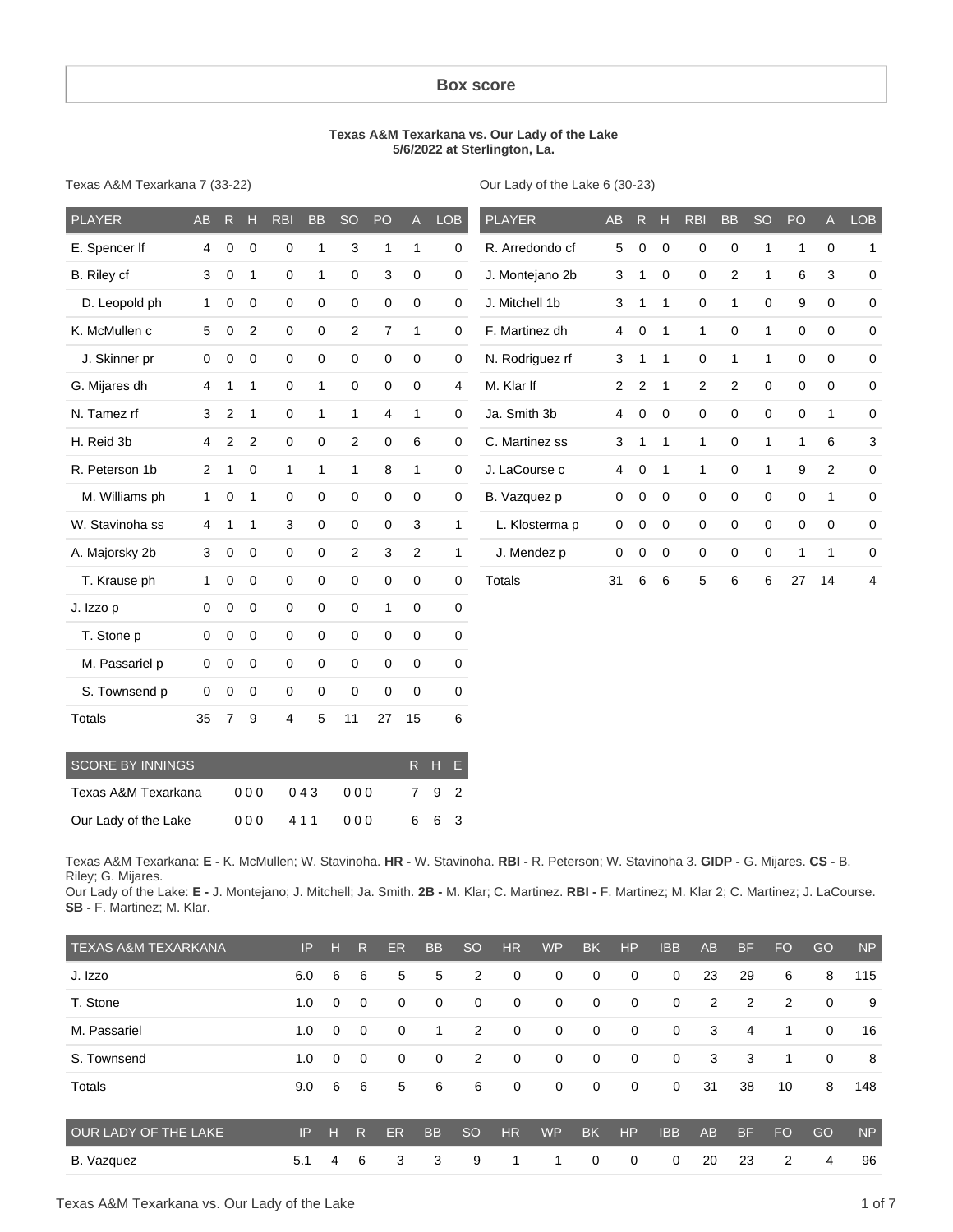| L. Klosterma | 0.2              |                |                | $\overline{0}$          | $\overline{1}$ | $\overline{0}$    | $\overline{0}$ | $\overline{0}$ | $\overline{\mathbf{0}}$ | $\overline{0}$ | $\overline{0}$ |           | $3 \quad 4$ | $\mathbf 0$ | 2  | - 9 |
|--------------|------------------|----------------|----------------|-------------------------|----------------|-------------------|----------------|----------------|-------------------------|----------------|----------------|-----------|-------------|-------------|----|-----|
| J. Mendez    | 3.0 <sub>1</sub> | $\overline{4}$ | $\overline{0}$ | $\overline{0}$          | $\overline{1}$ | $\overline{2}$    | $\overline{0}$ |                | $0\qquad 0\qquad 0$     |                |                | $0 \t 12$ | 13          |             | -4 | 58  |
| Totals       | 9.0              |                | $\degree$ 9 7  | $\overline{\mathbf{3}}$ |                | 5 11 1 1 0 0 0 35 |                |                |                         |                |                |           | 40          | 3           | 10 | 163 |

Texas A&M Texarkana: **Batters Faced -** J. Izzo 29; T. Stone 2; M. Passariel 4; S. Townsend 3. Our Lady of the Lake: **Batters Faced -** B. Vazquez 23; L. Klosterma 4; J. Mendez 13.

#### **Start:** 2:00 PM **Duration:** 3:03 **Attendance:** 0

Weather: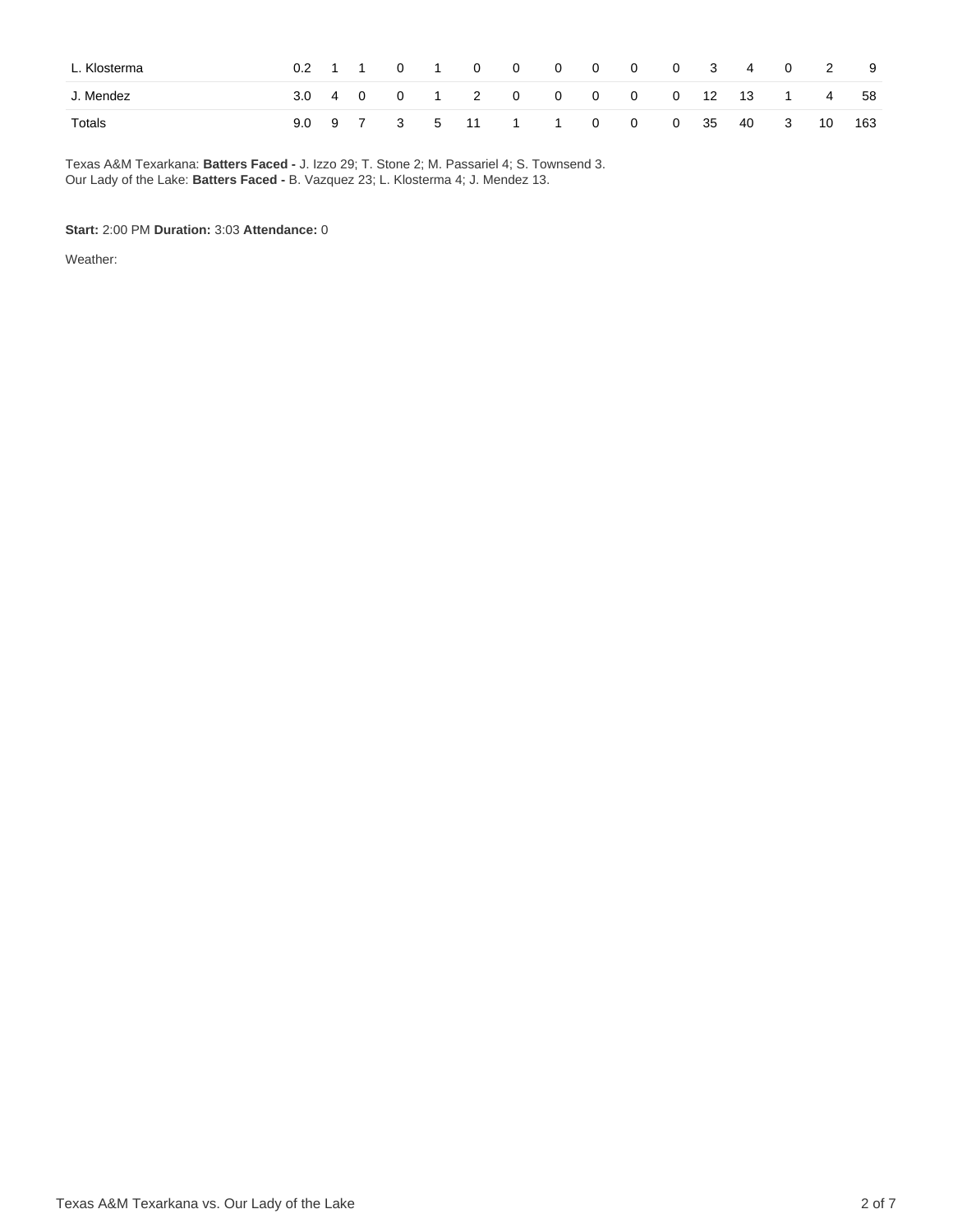# **Scoring Summary**

| <b>INNINGS</b>              | <b>PLAY</b>                                                                                                                                                                                | $V - H$ |
|-----------------------------|--------------------------------------------------------------------------------------------------------------------------------------------------------------------------------------------|---------|
| Our Lady Of The Lake<br>4th | M. Klar doubled, advanced to third on the throw, 2 RBI; N. Rodriguez scored; J. Mitchell scored.                                                                                           | $0 - 2$ |
| Our Lady Of The Lake<br>4th | C. Martinez doubled down the If line, RBI; M. Klar scored.                                                                                                                                 | $0 - 3$ |
| Our Lady Of The Lake<br>4th | J. LaCourse singled to left field, out at second If to 3b to 2b to 1b to p, RBI; C. Martinez scored.                                                                                       | $0 - 4$ |
| Texas A&M Texarkana<br>5th  | R. Peterson reached first on an error by 3b, bunt, advanced to second; H. Reid advanced to third; N. Tamez scored,<br>unearned.                                                            | $1 - 4$ |
| Texas A&M Texarkana<br>5th  | W. Stavinoha homered to left field, 3 RBI; R. Peterson scored, unearned; H. Reid scored.                                                                                                   | $4 - 4$ |
| Our Lady Of The Lake<br>5th | F. Martinez singled through the right side, RBI; J. Mitchell advanced to third; J. Montejano scored.                                                                                       | $4 - 5$ |
| Texas A&M Texarkana<br>6th  | R. Peterson walked, RBI; H. Reid advanced to second; N. Tamez advanced to third; G. Mijares scored.                                                                                        | $5 - 5$ |
| Texas A&M Texarkana<br>6th  | W. Stavinoha reached on a fielder's choice to shortstop, advanced to second on an error by 2b; R. Peterson out at second<br>ss to 2b; H. Reid scored, unearned; N. Tamez scored, unearned. | $7 - 5$ |
| Our Lady Of The Lake<br>6th | Ja. Smith advanced to third on a passed ball; M. Klar scored on a passed ball, unearned.                                                                                                   | $7 - 6$ |

# **All Plays**

# **Texas A&M Texarkana Top of 1st Inning**

E. Spencer struck out, reached first on a wild pitch.

B. Riley walked; E. Spencer advanced to second.

K. McMullen struck out swinging. (1 out)

G. Mijares grounded into double play ss to 2b to 1b; B. Riley out on the play. (3 out)

**Inning Summary: 0 Runs , 0 Hits , 0 Errors , 1 LOB**

# **Our Lady of the Lake Bottom of 1st Inning**

R. Arredondo flied out to cf. (1 out)

J. Montejano grounded out to ss. (2 out)

J. Mitchell lined out to 2b. (3 out)

**Inning Summary: 0 Runs , 0 Hits , 0 Errors , 0 LOB**

### **Texas A&M Texarkana Top of 2nd Inning**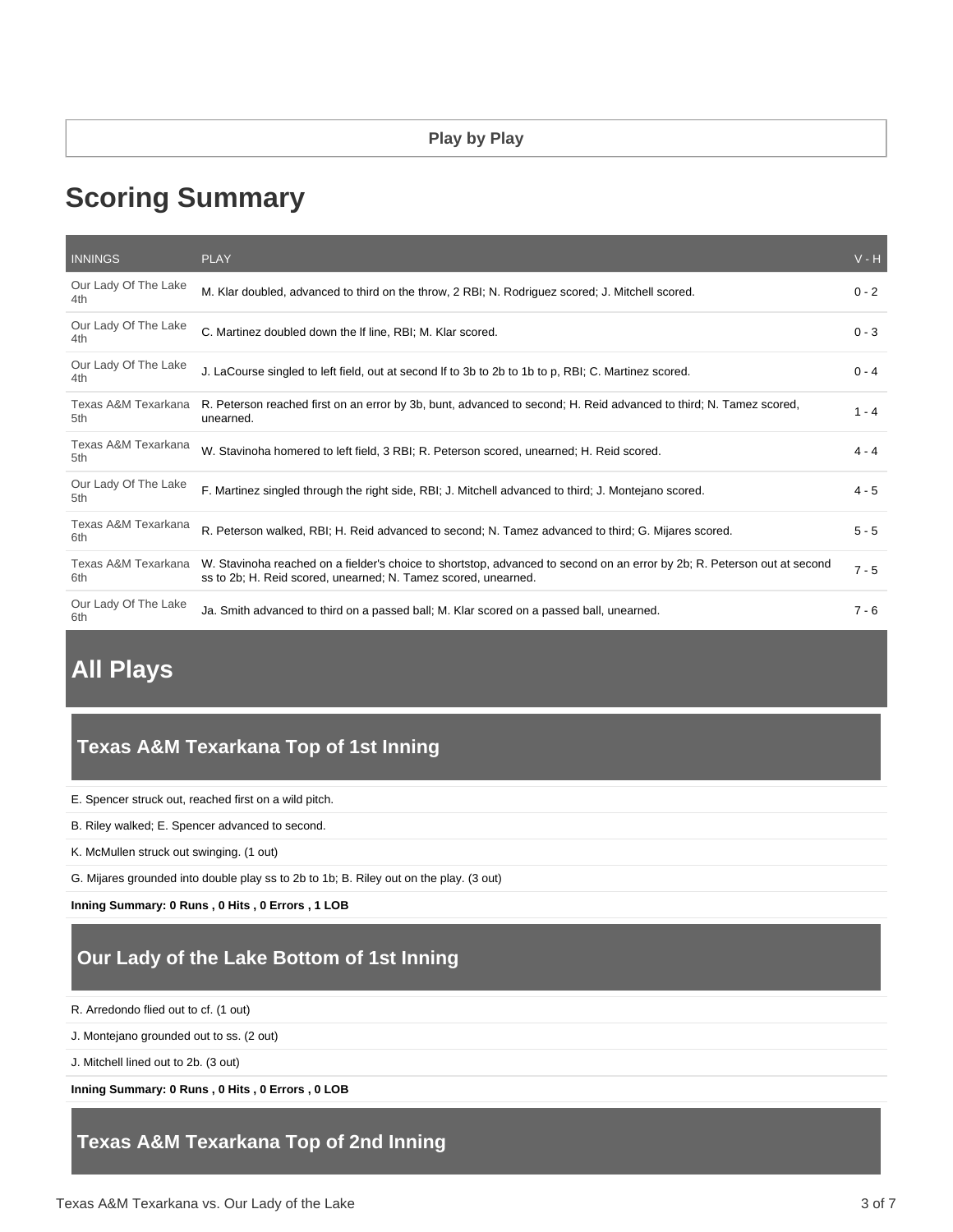N. Tamez struck out swinging. (1 out)

H. Reid struck out looking. (2 out)

R. Peterson struck out swinging. (3 out)

**Inning Summary: 0 Runs , 0 Hits , 0 Errors , 0 LOB**

# **Our Lady of the Lake Bottom of 2nd Inning**

F. Martinez grounded out to ss. (1 out)

N. Rodriguez walked.

M. Klar flied out to rf. (2 out)

Ja. Smith reached first on an error by ss, advanced to second; N. Rodriguez advanced to third.

C. Martinez grounded out to 3b. (3 out)

**Inning Summary: 0 Runs , 0 Hits , 1 Errors , 2 LOB**

### **Texas A&M Texarkana Top of 3rd Inning**

W. Stavinoha popped up to 2b. (1 out)

A. Majorsky struck out swinging. (2 out)

E. Spencer flied out to cf. (3 out)

**Inning Summary: 0 Runs , 0 Hits , 0 Errors , 0 LOB**

# **Our Lady of the Lake Bottom of 3rd Inning**

J. LaCourse flied out to rf. (1 out)

R. Arredondo struck out looking. (2 out)

J. Montejano grounded out to 3b. (3 out)

**Inning Summary: 0 Runs , 0 Hits , 0 Errors , 0 LOB**

# **Texas A&M Texarkana Top of 4th Inning**

B. Riley grounded out to 2b. (1 out)

K. McMullen struck out swinging. (2 out)

G. Mijares singled up the middle.

G. Mijares out at second c to ss, caught stealing. (3 out)

**Inning Summary: 0 Runs , 1 Hits , 0 Errors , 1 LOB**

### **Our Lady of the Lake Bottom of 4th Inning**

J. Mitchell singled up the middle.

F. Martinez struck out swinging. (1 out)

N. Rodriguez singled to center field; J. Mitchell advanced to second.

**M. Klar doubled, advanced to third on the throw, 2 RBI; N. Rodriguez scored; J. Mitchell scored.**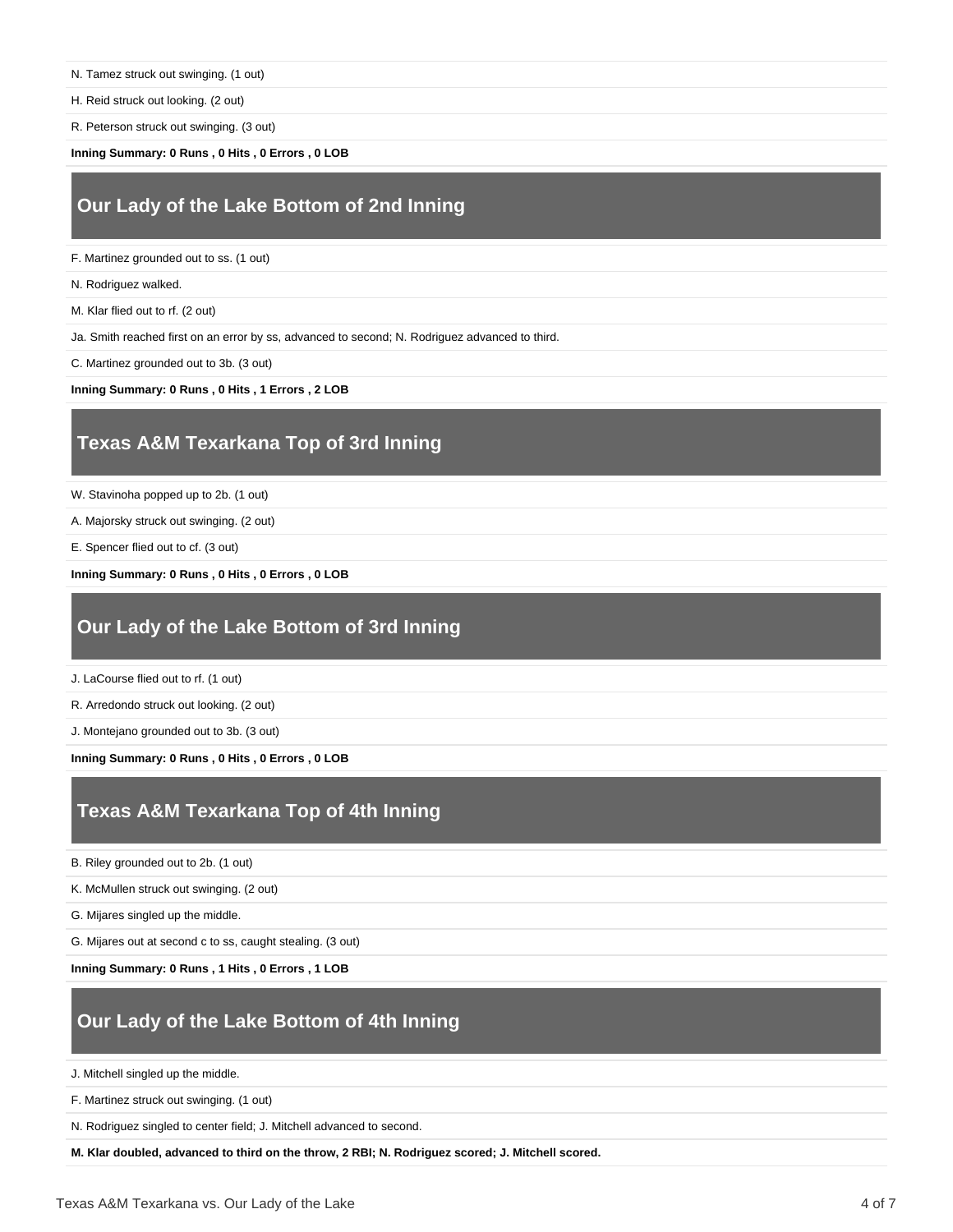#### **C. Martinez doubled down the lf line, RBI; M. Klar scored.**

**J. LaCourse singled to left field, out at second lf to 3b to 2b to 1b to p, RBI; C. Martinez scored.**

**Inning Summary: 4 Runs , 5 Hits , 0 Errors , 0 LOB**

# **Texas A&M Texarkana Top of 5th Inning**

N. Tamez walked.

H. Reid singled through the left side; N. Tamez advanced to second.

**R. Peterson reached first on an error by 3b, bunt, advanced to second; H. Reid advanced to third; N. Tamez scored, unearned.**

**W. Stavinoha homered to left field, 3 RBI; R. Peterson scored, unearned; H. Reid scored.**

A. Majorsky struck out swinging, out at first p to 1b. (1 out)

E. Spencer struck out swinging. (2 out)

B. Riley grounded out to 1b unassisted. (3 out)

**Inning Summary: 4 Runs , 2 Hits , 1 Errors , 0 LOB**

# **Our Lady of the Lake Bottom of 5th Inning**

R. Arredondo flied out to lf. (1 out)

J. Montejano walked.

J. Mitchell walked; J. Montejano advanced to second.

**F. Martinez singled through the right side, RBI; J. Mitchell advanced to third; J. Montejano scored.**

N. Rodriguez popped up to 2b. (2 out)

F. Martinez stole second; J. Mitchell out at home c to 2b to c.

**Inning Summary: 1 Runs , 1 Hits , 0 Errors , 2 LOB**

### **Texas A&M Texarkana Top of 6th Inning**

K. McMullen grounded out to ss. (1 out)

G. Mijares walked.

N. Tamez singled through the left side; G. Mijares advanced to second.

L. Klosterma to p for B. Vazquez.

H. Reid singled up the middle; N. Tamez advanced to second; G. Mijares advanced to third.

**R. Peterson walked, RBI; H. Reid advanced to second; N. Tamez advanced to third; G. Mijares scored.**

**W. Stavinoha reached on a fielder's choice to shortstop, advanced to second on an error by 2b; R. Peterson out at second ss to 2b; H. Reid scored, unearned; N. Tamez scored, unearned.**

A. Majorsky grounded out to ss. (3 out)

**Inning Summary: 3 Runs , 2 Hits , 0 Errors , 1 LOB**

### **Our Lady of the Lake Bottom of 6th Inning**

M. Klar walked.

Ja. Smith reached on a fielder's choice to third base; M. Klar advanced to second.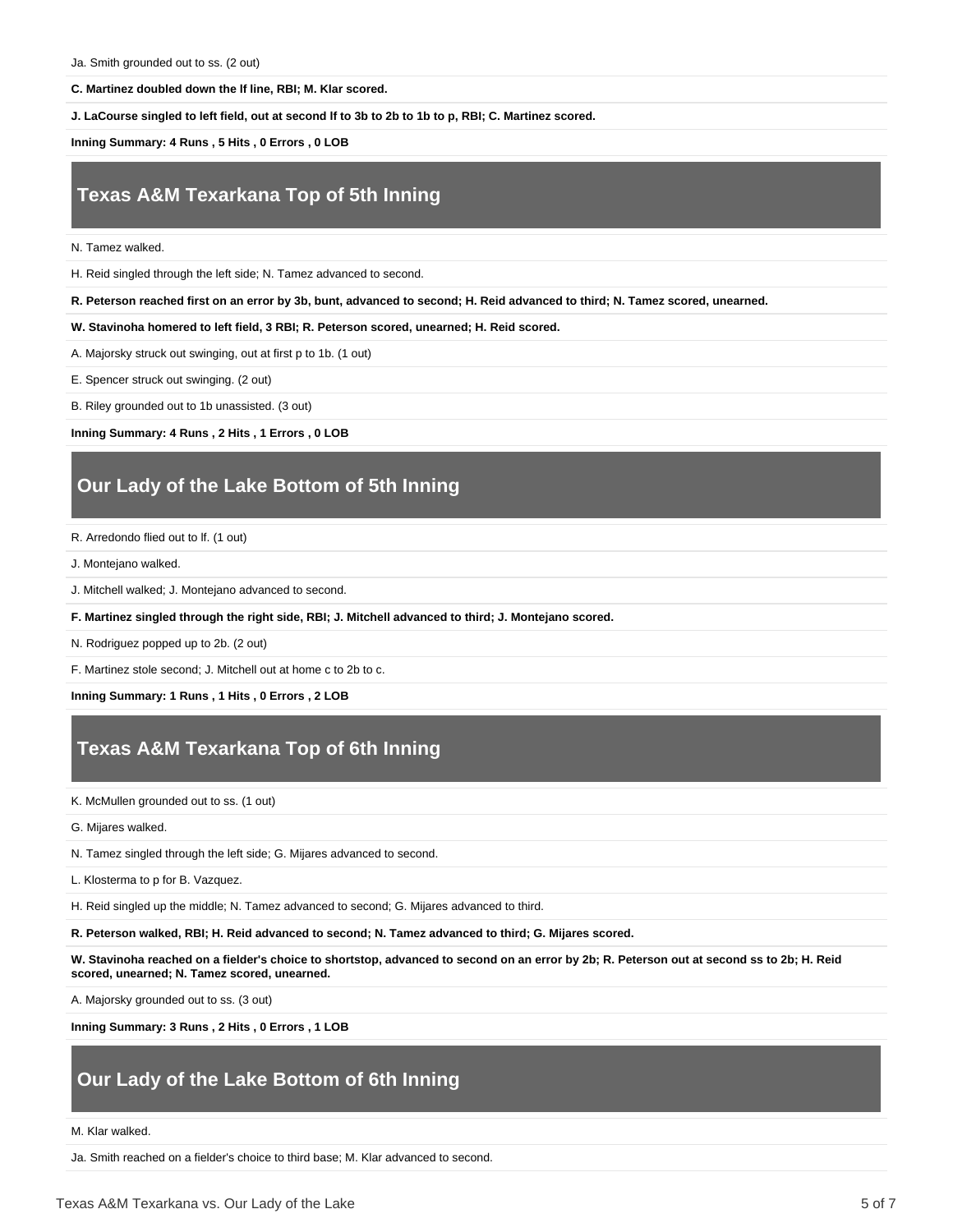C. Martinez out at first 3b to 2b, SAC; Ja. Smith advanced to second; M. Klar advanced to third. (1 out)

**Ja. Smith advanced to third on a passed ball; M. Klar scored on a passed ball, unearned.**

J. LaCourse grounded out to 3b. (2 out)

R. Arredondo grounded out to 3b. (3 out)

**Inning Summary: 1 Runs , 0 Hits , 0 Errors , 1 LOB**

### **Texas A&M Texarkana Top of 7th Inning**

J. Mendez to p for L. Klosterma.

E. Spencer struck out looking. (1 out)

B. Riley singled through the left side.

B. Riley out at second c to 2b, caught stealing. (2 out)

K. McMullen singled up the middle.

G. Mijares grounded out to 3b. (3 out)

**Inning Summary: 0 Runs , 2 Hits , 0 Errors , 1 LOB**

## **Our Lady of the Lake Bottom of 7th Inning**

J. Montejano walked.

T. Stone to p for J. Izzo.

J. Mitchell flied out to cf. (1 out)

F. Martinez flied out to rf; J. Montejano out at second rf to 1b. (3 out)

**Inning Summary: 0 Runs , 0 Hits , 0 Errors , 0 LOB**

### **Texas A&M Texarkana Top of 8th Inning**

N. Tamez reached first on an error by 1b.

H. Reid struck out swinging. (1 out)

M. Williams pinch hit for R. Peterson.

M. Williams singled to center field; N. Tamez advanced to second.

W. Stavinoha lined out to p; N. Tamez out at third p to 2b. (3 out)

**Inning Summary: 0 Runs , 1 Hits , 1 Errors , 1 LOB**

### **Our Lady of the Lake Bottom of 8th Inning**

R. Peterson to 1b for M. Williams.

M. Passariel to p for T. Stone.

N. Rodriguez struck out looking. (1 out)

M. Klar walked.

Ja. Smith flied out to cf. (2 out)

M. Klar stole second, advanced to third on an error by c.

C. Martinez struck out swinging. (3 out)